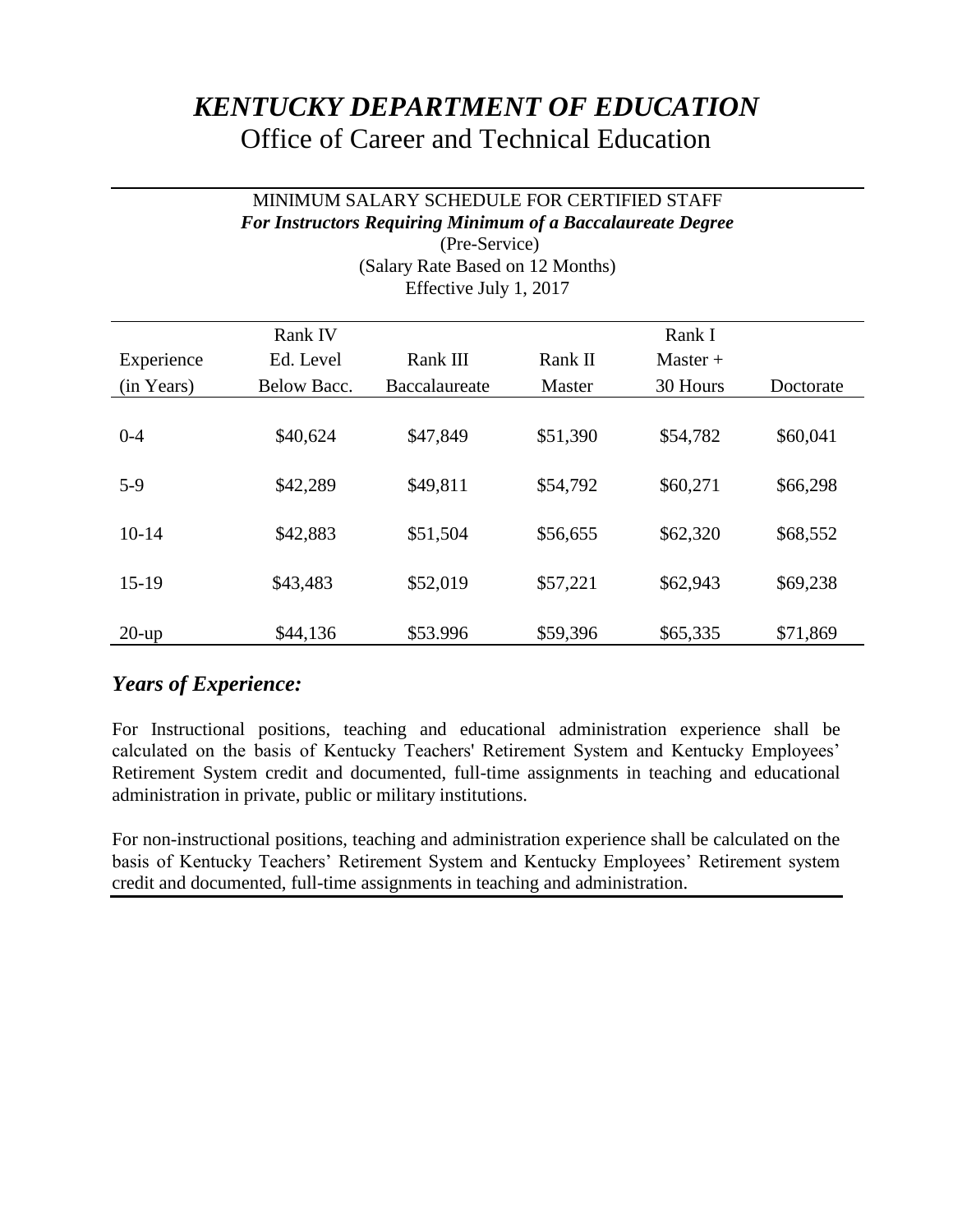# *KENTUCKY DEPARTMENT OF EDUCATION*  Office of Career and Technical Education

### MINIMUM SALARY SCHEDULE FOR CERTIFIED OCCUPATION BASED STAFF *For Instructors Requiring Statement of Eligibility and Provisional Certificate*

| (Salary Rate Based on 12 Months)<br>Effective July 1, 2017 |                        |            |            |               |           |
|------------------------------------------------------------|------------------------|------------|------------|---------------|-----------|
|                                                            | Rank IV                |            |            |               |           |
| Experience                                                 | Ed. Level<br>Emergency | Rank III   | Rank II    | Rank I        |           |
| (in Years)                                                 | Certificate.           | <b>SOE</b> | Associates | Baccalaureate | Doctorate |
| $0 - 4$                                                    | \$40,624               | \$47,849   | \$51,390   | \$54,782      | \$60,041  |
| $5-9$                                                      | \$42,289               | \$49,811   | \$54,792   | \$60,271      | \$66,298  |
| $10-14$                                                    | \$42,883               | \$51,504   | \$56,655   | \$62,320      | \$68,552  |
| $15-19$                                                    | \$43,483               | \$52,019   | \$57,221   | \$62,943      | \$69,238  |
| $20$ -up                                                   | \$44,136               | \$53.996   | \$59,396   | \$65,335      | \$71,869  |

(In-Service) (Salary Rate Based on 12 Months)

# *Years of Experience:*

For Instructional positions, teaching and educational administration experience shall be calculated on the basis of Kentucky Teachers' Retirement System and Kentucky Employees' Retirement System credit and documented, full-time assignments in teaching and educational administration in private, public or military institutions.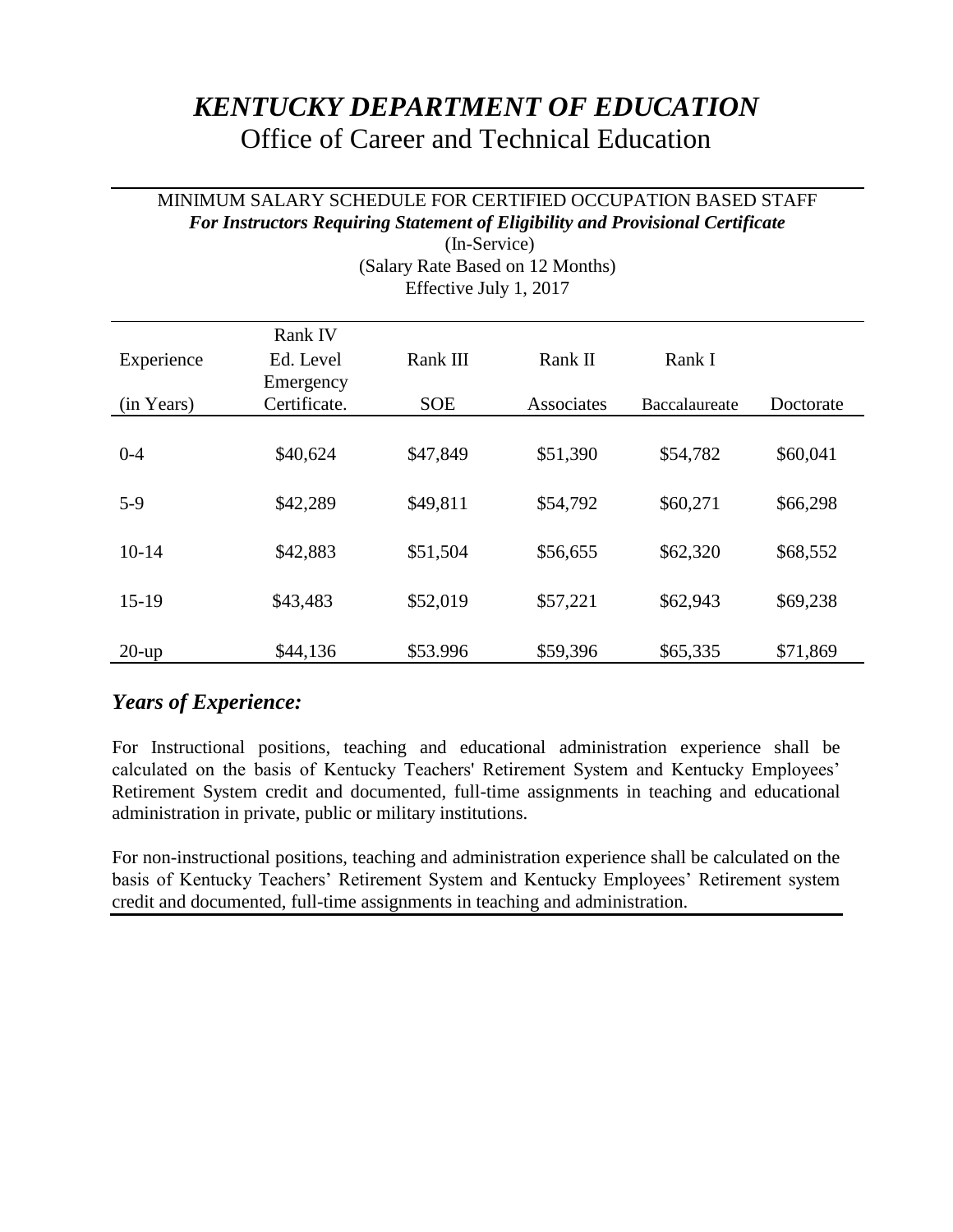# *KENTUCKY DEPARTMENT OF EDUCATION*  Office of Career and Technical Education

## MINIMUM SALARY SCHEDULE FOR CERTIFIED STAFF *For Instructors Requiring Minimum of a Baccalaureate Degree*

| (Pre-Service)                                                                           |
|-----------------------------------------------------------------------------------------|
| (Salary Rate Based on 10.5 Months*)                                                     |
| Effective July 1, 2017                                                                  |
|                                                                                         |
| * The 10.5 month salary schedule does not include any extended employment compensation. |

| Experience<br>(in Years) | <b>Rank IV</b><br>Ed. Level<br>Below Bacc. | Rank III<br>Baccalaureate | Rank II<br>Master | Rank I<br>$Master +$<br>30 Hours | Doctorate |
|--------------------------|--------------------------------------------|---------------------------|-------------------|----------------------------------|-----------|
| $0 - 4$                  | \$35,446                                   | \$41,750                  | \$44,840          | \$47,799                         | \$52,388  |
| $5-9$                    | \$36,899                                   | \$43,462                  | \$47,808          | \$52,589                         | \$57,848  |
| $10-14$                  | \$37,417                                   | \$44,939                  | \$49,433          | \$54,377                         | \$59,814  |
| $15-19$                  | \$37,941                                   | \$45,389                  | \$49,928          | \$54,921                         | \$60,413  |
| $20$ -up                 | \$38,511                                   | \$47,114                  | \$51,825          | \$57,007                         | \$62,708  |

# *Years of Experience:*

For Instructional positions, teaching and educational administration experience shall be calculated on the basis of Kentucky Teachers' Retirement System and Kentucky Employees' Retirement System credit and documented, full-time assignments in teaching and educational administration in private, public or military institutions.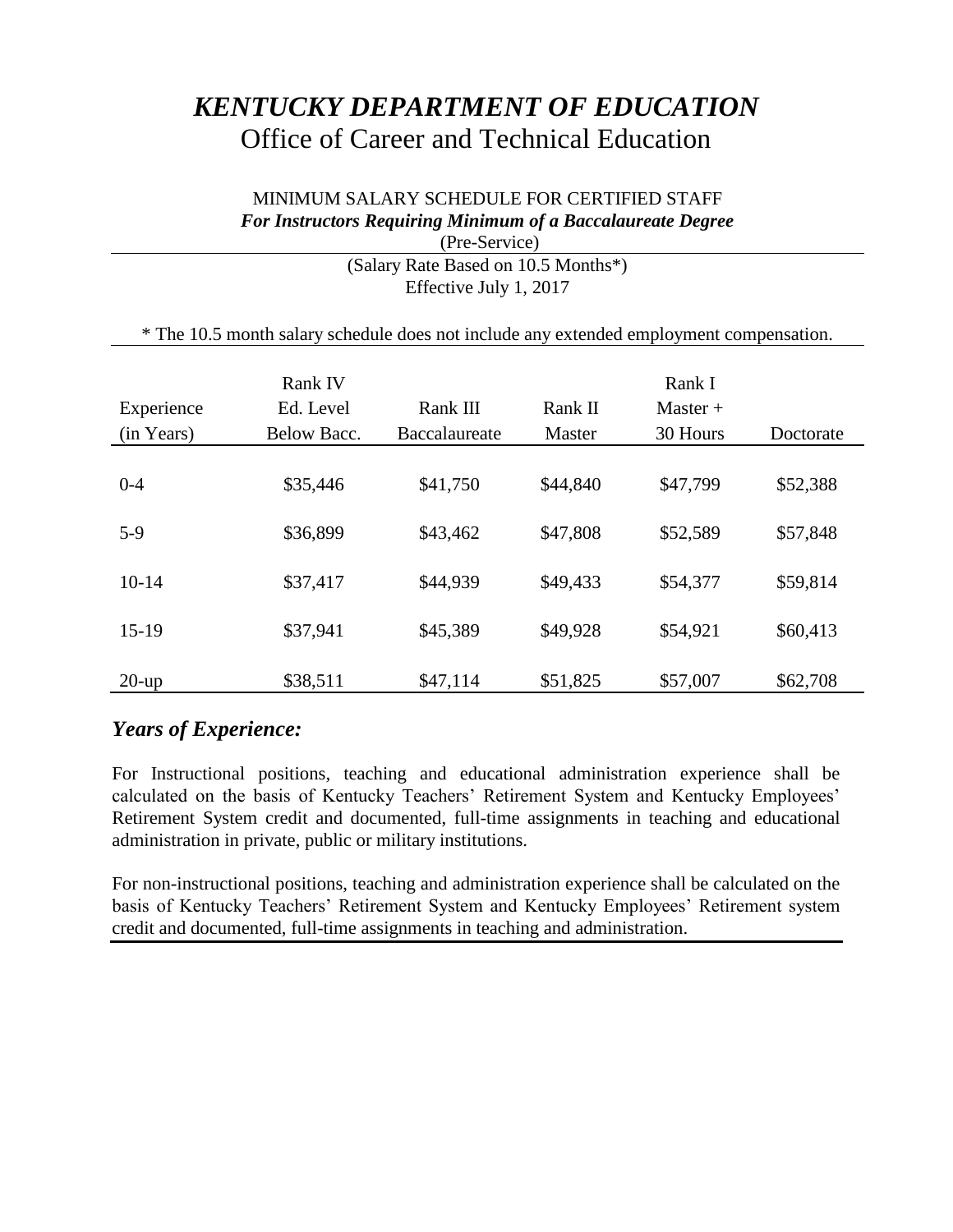# *KENTUCKY DEPARTMENT OF EDUCATION*  Office of Career and Technical Education

## MINIMUM SALARY SCHEDULE FOR CERTIFIED OCCUPATION BASED STAFF *For Instructors Requiring Statement of Eligibility and Provisional Certificate*

| (In-Service)                                                                            |              |                        |            |               |           |
|-----------------------------------------------------------------------------------------|--------------|------------------------|------------|---------------|-----------|
| (Salary Rate Based on 10.5 Months*)                                                     |              |                        |            |               |           |
|                                                                                         |              | Effective July 1, 2017 |            |               |           |
| * The 10.5 month salary schedule does not include any extended employment compensation. |              |                        |            |               |           |
|                                                                                         | Rank IV      |                        |            |               |           |
| Experience                                                                              | Ed. Level    | Rank III               | Rank II    | Rank I        |           |
|                                                                                         | Emergency    |                        |            |               |           |
| (in Years)                                                                              | Certificate. | <b>SOE</b>             | Associates | Baccalaureate | Doctorate |
| $0 - 4$                                                                                 | \$35,446     | \$41,750               | \$44,840   | \$47,799      | \$52,388  |
| $5-9$                                                                                   | \$36,899     | \$43,462               | \$47,808   | \$52,589      | \$57,848  |
| $10-14$                                                                                 | \$37,417     | \$44,939               | \$49,433   | \$54,377      | \$59,814  |
| $15-19$                                                                                 | \$37,941     | \$45,389               | \$49,928   | \$54,921      | \$60,413  |
| $20$ -up                                                                                | \$38,511     | \$47,114               | \$51,825   | \$57,007      | \$62,708  |

## *Years of Experience:*

For Instructional positions, teaching and educational administration experience shall be calculated on the basis of Kentucky Teachers' Retirement System and Kentucky Employees' Retirement System credit and documented, full-time assignments in teaching and educational administration in private, public or military institutions.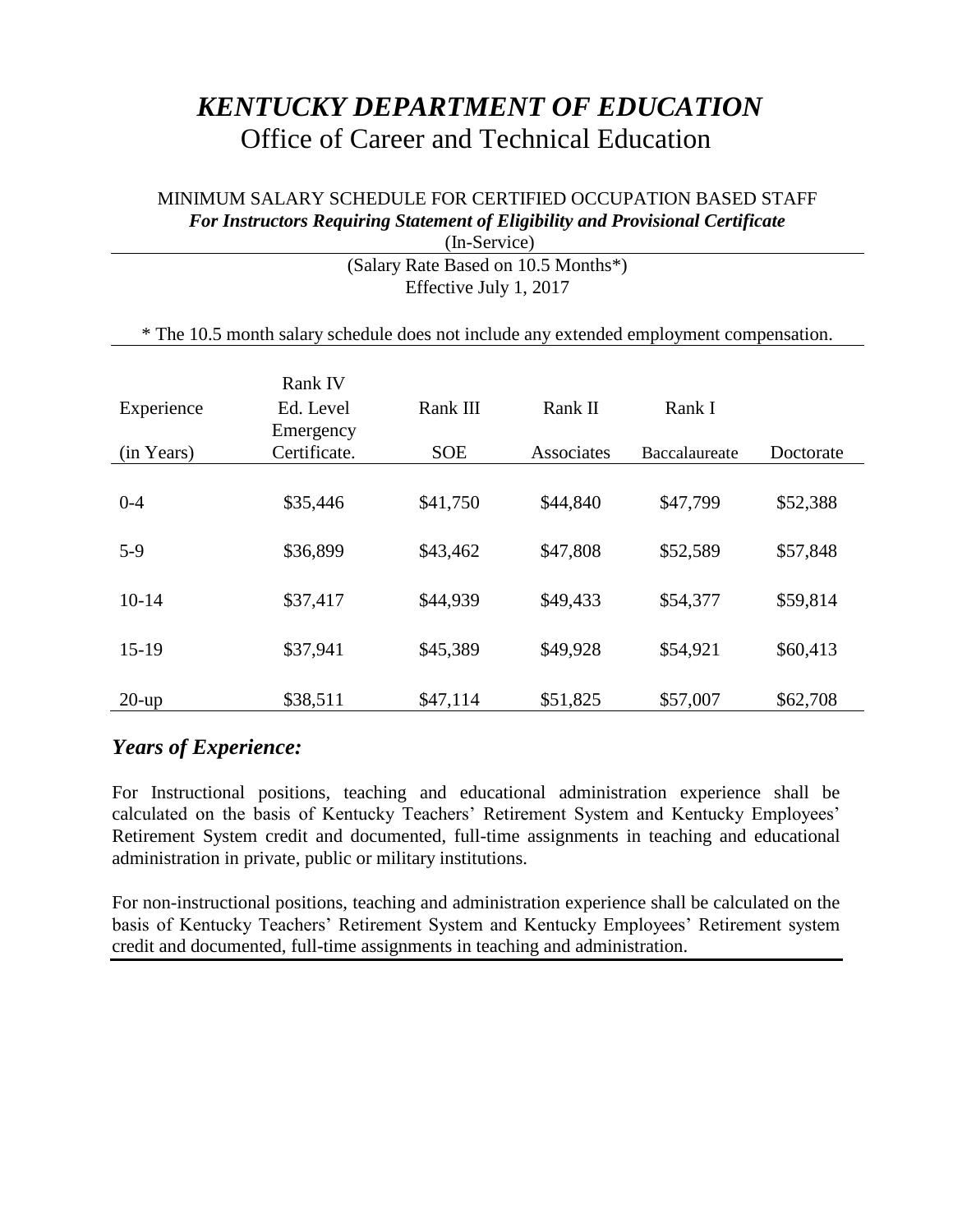### *Indexes for Supervisory and Administrative Positions:*

An index shall be applied to positions with supervisory responsibilities or a broad scope of responsibilities requiring administrative discretionary decision-making. This index provides a salary addition for all positions within the group. The index is calculated on the base salary for the minimum educational experience required for the position. The indexed amount is added to the salary for those personnel whose current salary is below the appropriate educational and experience level including the index on the salary schedule, and for new appointments. Personnel serving in an Acting duty capacity shall receive the indexed amount for the position that would be awarded if the position is filled on a permanent basis. When the personnel are no longer serving in an Active Duty capacity, the indexed amount shall be withdrawn.

*Index for School Personnel:*

| Group 1: | 20 percent times base salary (Rank I, 0 experience) (\$10,956)<br><b>KY TECH Center Principal</b>                                                          |
|----------|------------------------------------------------------------------------------------------------------------------------------------------------------------|
| Group 2: | 10 percent times base salary (Rank II, 0 experience) (\$5,139)<br>KY TECH Assistant Principal<br>KY TECH Guidance Counselor                                |
| Group 3: | 3 percent times base salary (Rank III, 0 experience) (\$1,435)<br>KY TECH Cooperative Education Coordinator<br>KY TECH Training and Development Specialist |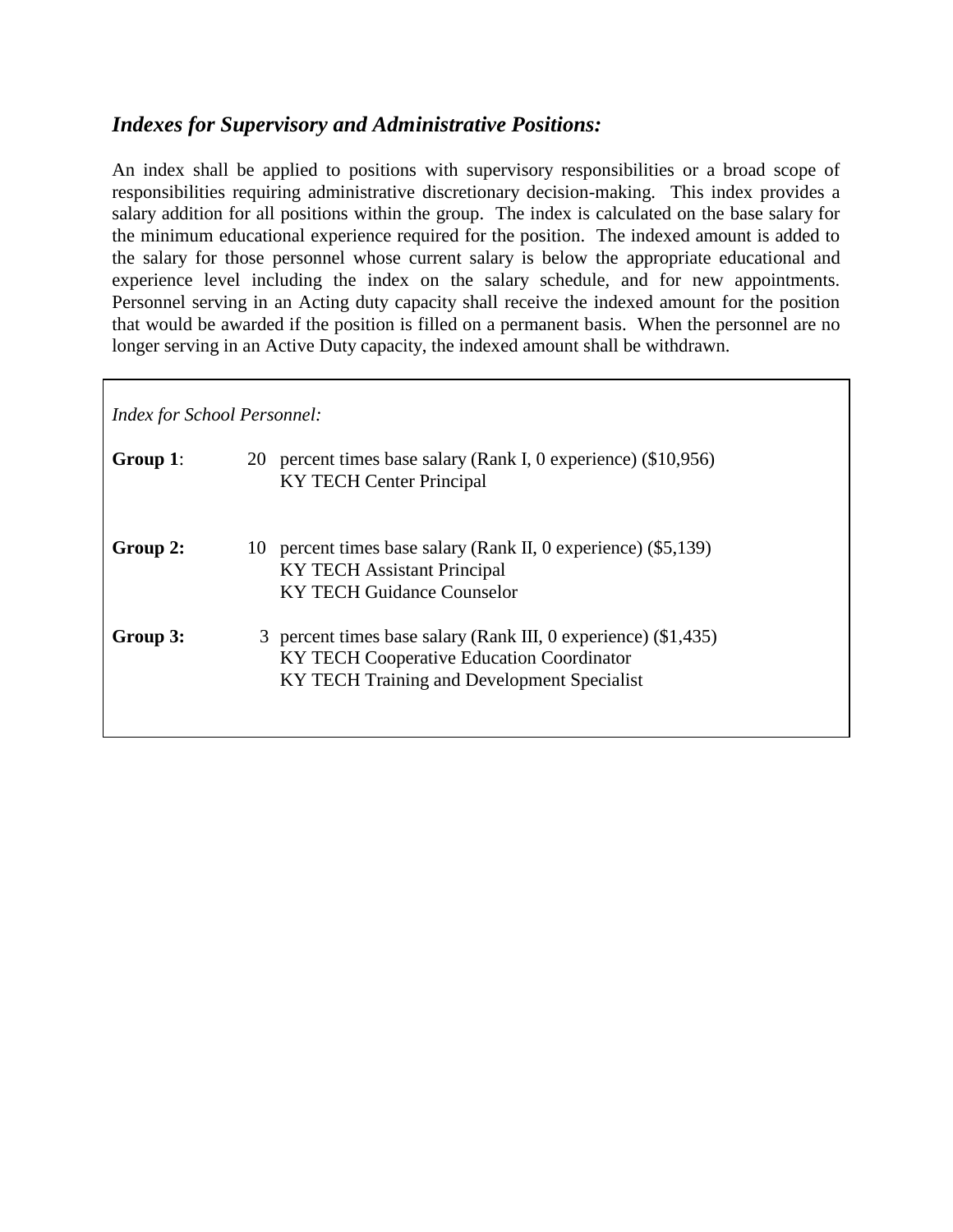*Index for Frankfort-Based Central Office Personnel:*

| Group 1: |                | 10-30 percent times base salary (Rank II, $0 \exp(10.5, 139 - 15, 417)$ )<br>KY TECH Area Supervisor<br><b>Technical Education Team Leader</b>                                                                                                                                   |
|----------|----------------|----------------------------------------------------------------------------------------------------------------------------------------------------------------------------------------------------------------------------------------------------------------------------------|
| Group 2: | $5 - 25$       | percent times base salary (Rank II, $0 \exp$ ) (\$2,570-\$12,848)<br><b>Technical Education Branch Supervisor</b><br><b>Technical Education Administrative Branch Supervisor</b><br><b>Technical Education Services Coordinator I</b>                                            |
| Group 3: | $5-20$         | percent times base salary (Rank II, $0 \exp$ ) (\$2,570-\$10,278)<br><b>Technical Education Academic Consultant I</b><br><b>Technical Education Administrative Consultant I</b><br><b>Technical Education Services Coordinator II</b><br>KY TECH Administrative Business Manager |
| Group 4: | $5-10$         | percent times base salary (Rank II, $0 \exp$ .) (\$2,570-\$5,139)<br><b>Technical Education Academic Consultant II</b><br><b>Technical Education Administrative Consultant II</b>                                                                                                |
| Group 5: | 5 <sup>5</sup> | percent times base salary (Rank III, $0 \exp$ .) (\$2,392)<br><b>Technical Education Academic Consultant III</b><br><b>Technical Education Administrative Consultant III</b>                                                                                                     |